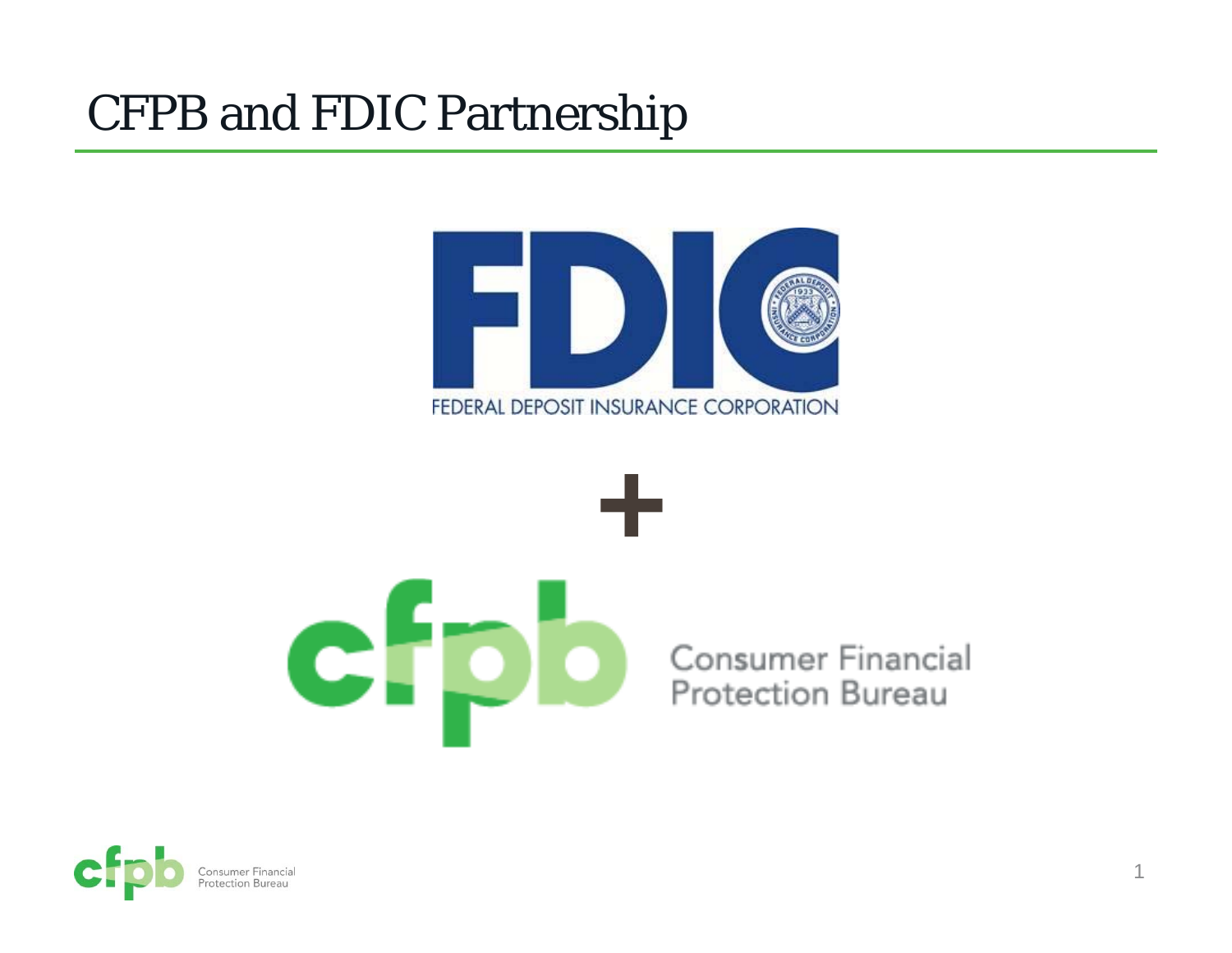# About the collaboration

- $\mathbb{R}^n$  Why we're working together
	- $\Box$  Build financial capability among America's youth
- $\overline{\mathcal{A}}$  How we'll do it
	- $\Box$  Encourage parents and caregivers to have conversations and do activities with their kids
	- $\Box$  Give financial educators practical tools, tips, and resources they can use to feel prepared and confident
	- $\Box$  Provide hands-on learning opportunities through community partnerships





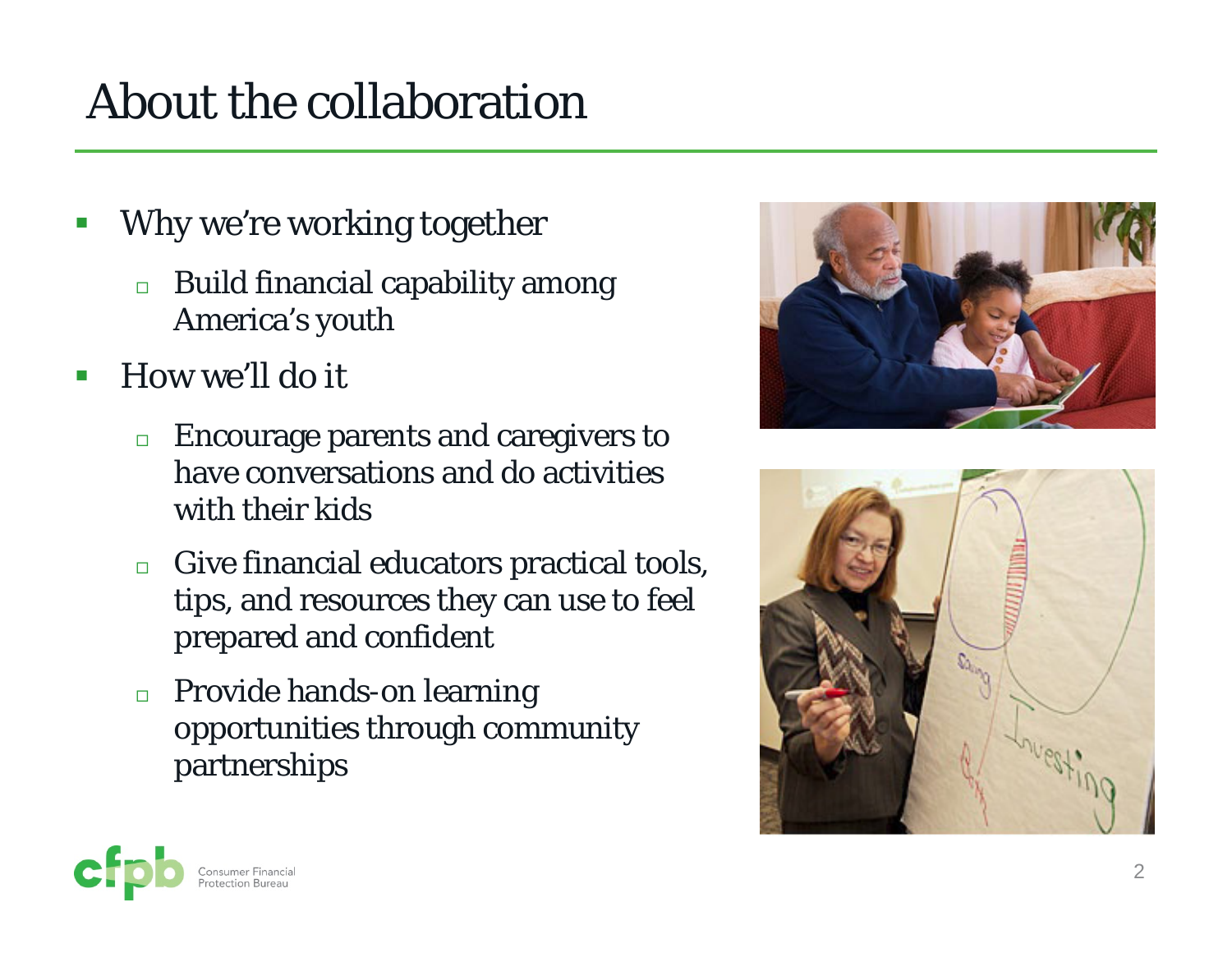## Coming soon! New Money Smart programs

- $\mathbb{R}^n$  Existing Money Smart programs have shown success
- $\mathcal{L}_{\mathcal{A}}$  FDIC will revamp Money Smart
	- $\Box$ Suitable for children and youth, ages 3 to 20
	- $\Box$ Aligned with state standards
- $\mathcal{L}_{\mathcal{A}}$  FDIC will create new Money Smart programs for parents and caregivers
	- $\Box$  Can be used as an accompaniment to the children and youth programs
	- $\Box$ Can be used on a standalone basis
	- $\Box$ Expected completion date: January 2015



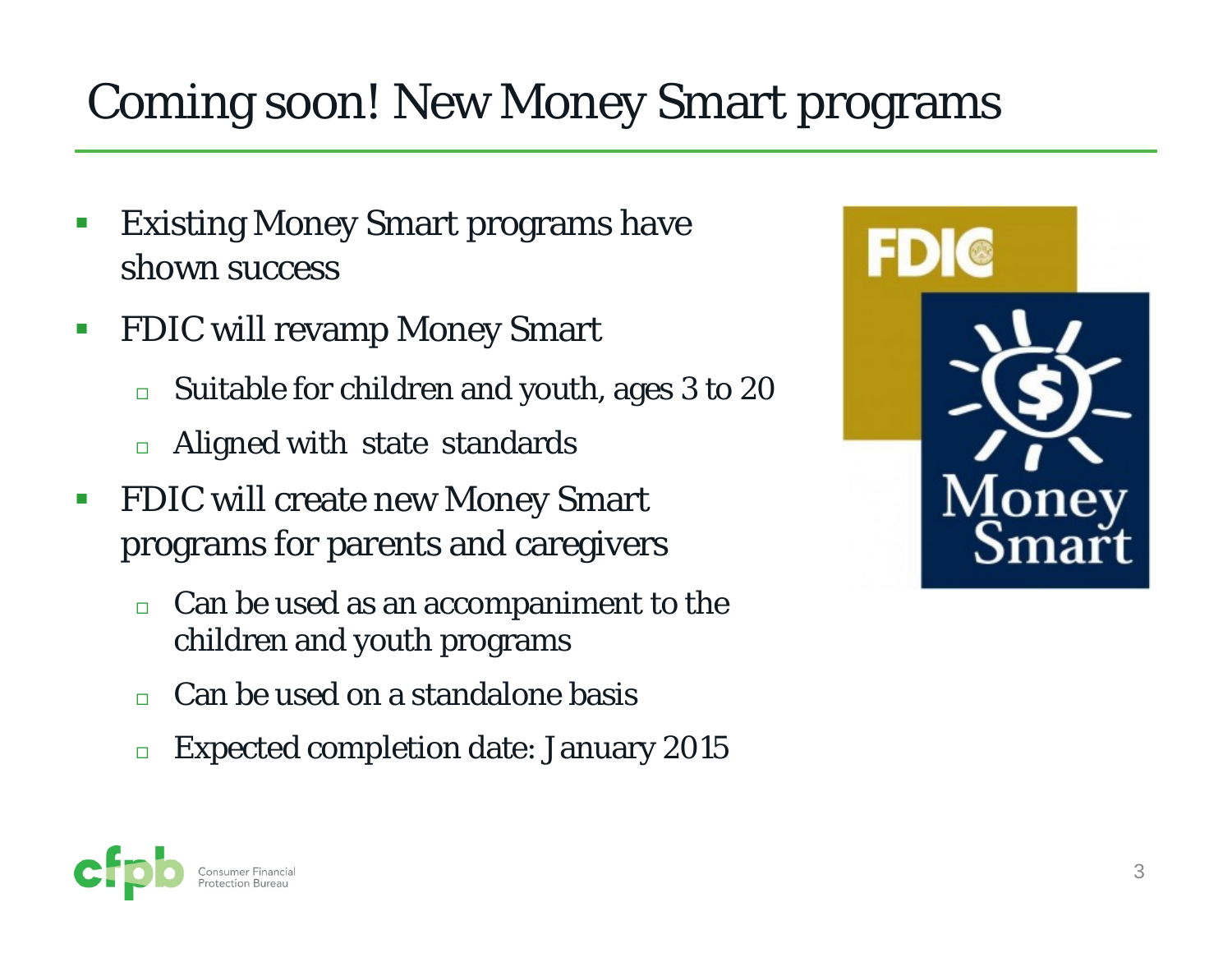### For parents and caregivers: Awareness campaign

- $\mathcal{C}_{\mathcal{A}}$  Starts with listening, to find out what parents are currently doing, what's working, and what's not
- $\mathcal{C}^{\mathcal{A}}$  Continues with a detailed strategy to promote existing resources for parents, repurpose existing content, and develop new materials as needed
- $\mathcal{C}^{\mathcal{A}}$  Delivered via outreach to national organizations working with parents, as well as via mass media
	- $\Box$  12 national parent organizations are confirmed to participate in the campaign (as of April 2014)